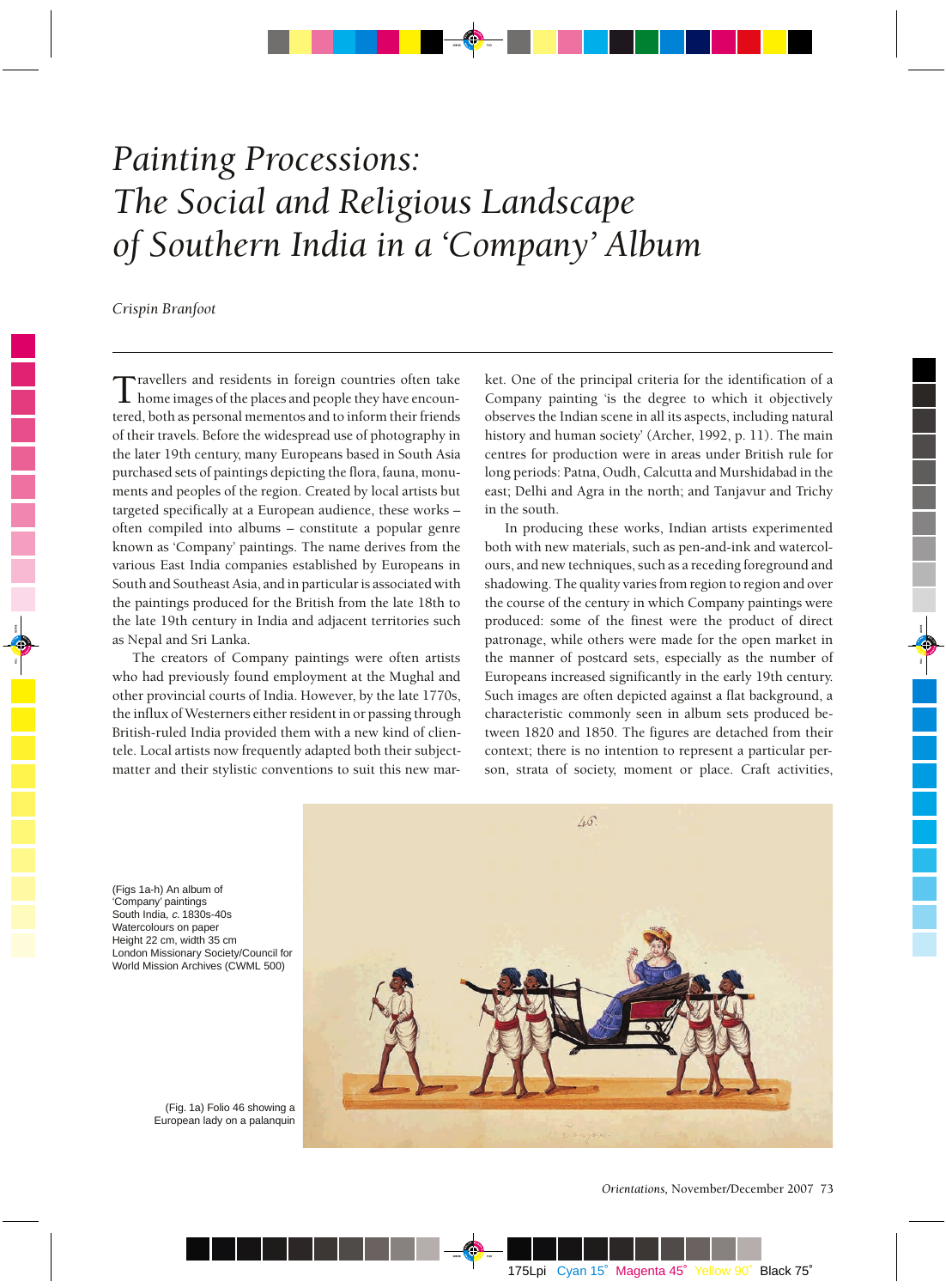occupations and public religious events are subjects in their own right.

The Council for World Mission archives and library, on permanent deposit at the School of Oriental and African Studies (SOAS) in London, features a particularly fine album of Company paintings produced in South India during the 1830s or the 1840s. The album is in the form of a bound manuscript containing 46 watercolours on European paper, each measuring 22 by 35 centimetres. Over half of these paintings depict a man and a woman against a bare background, engaged in a variety of occupations and crafts typical of the period. The remainder are of religious processions, marriage and funeral rites, and local architecture. Each work is numbered in pencil with a label identifying the scene in English.

Although the artists were Indian, the themes of these paintings appeal to a European eye, and their aesthetic conventions mediate between the two. These characteristics mark 'Company' painting as a distinct phase in South Asia's long pictorial tradition. A precedent for the genre and conventions of Company painting is an album of watercolours, dated between 1533 and 1546, in the Biblioteca Casanatense in Rome. The 141 illustrations depict the customs and costumes of the native peoples inhabiting the lands occupied by the vast Portuguese maritime empire, which stretched from the Red Sea to India, Sri Lanka, Indonesia and China. Like the later Company paintings, a large proportion of this earlier album's illustrations show a standing man and woman, who serve as representative examples of a social group or occupation, while others depict deities and festivals (ibid., 1992, pp. 12-13). By the 17th century, Europeans in India were already collecting paintings by Indian artists and

commissioning works from them. The paintings acquired by the Italian traveller Niccolao Manucci (1639-1717) in Golconda and Madras between 1685 and 1705 – and now divided between the Bibliothèque Nationale in Paris and the Library of San Marco in Venice – similarly demonstrate the accomodation of European tastes and curiosity in subjectmatter (Archer, 1970).

Collections assembled by European missionaries in South Asia have provided many Western museum collections with a range of dated ethnographic material from the late 18th century onwards, including textiles, folk paintings, mass-produced popular prints and portable wood shrines, as well as Company paintings. The SOAS album was formerly owned by the Reverend William Thompson (1811-89), a British missionary who was based in southern India from about 1836 to 1849. Thompson was connected with the Bellary Mission in modern Karnataka and, during the 15 years he lived there, also spent time in Madras. After the death of his wife, Jessie, in 1849, he left India to pursue his missionary work in southern Africa, where he lived in Cape Town until his death in 1889. The dates of his sojourn in India suggest the approximate dating for the production of the SOAS painting album.

Commissioned examples of Company paintings often included portraits of the patron, his family and servants or depictions of his home. An early 19th century example of a commissioned album is in the India Office Collection of the British Library (Add. Or. 39-70; see Archer, 1972, pp. 34-36). Dated *circa* 1828, it includes paintings of servants who are identified by name, a European man in a palanquin (probably the patron, who was the Fort Adjutant in Vellore) and a colonial mansion, all captioned as being in Vellore. The SOAS album likewise features depictions of Europeans, in-



(Fig. 1b) Folio 43 showing 'Government House, Pondicherry'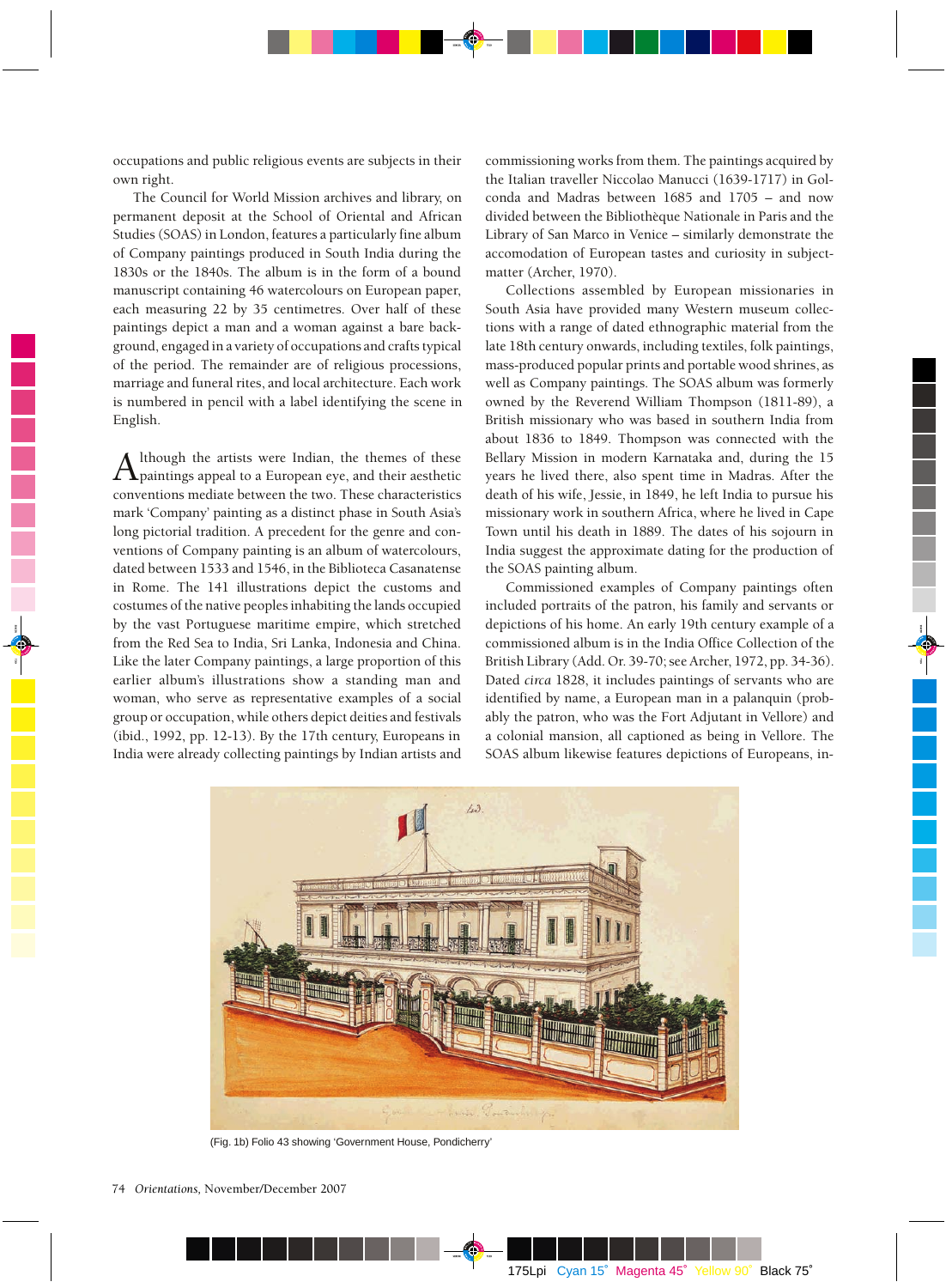

(Fig. 1c) Folio 14 showing a 'Coppersmith'

cluding a man and a woman riding in separate palanquins, suggesting that it was also a commissioned work (Fig. 1a). Although it is tempting to postulate that the European figures represented are Thompson and his wife, the fashions in which they are dressed are slightly anachronistic, appearing to date to around 1825-32 judging by European trends of the time. Even allowing for a delay of a year or two for these styles to reach India, this still would predate the British missionary's arrival. Two architectural paintings in the album provide other clues hinting at a different patron. These are depictions of important 18th century public buildings in French-administered Pondicherry, suggesting that the original patron was French (Fig. 1b). It thus can be concluded

that this album was probably painted by a Tanjavur artist working in Pondicherry or nearby Karaikal.

The first 28 folios of the SOAS album feature pairs of figures, a man in three-quarter view and a woman in profile, with labels identifying their occupations. These variously include a basket-maker, a shoemaker holding a pair of European boots, a carpenter making a European cupboard, a potter with a wheel, a stone-cutter and individual iron-, silver- and coppersmiths, the latter beating out a copper water-pot or *lota* (Fig. 1c). These craftspeople are joined by depictions of itinerant sellers of birds, toddy (an alcoholic drink made from palm sap), fish, coloured glass bangles and medicinal remedies. Other paintings and groupings include



(Fig. 1d) Folio 26 showing 'A native chief of superior rank'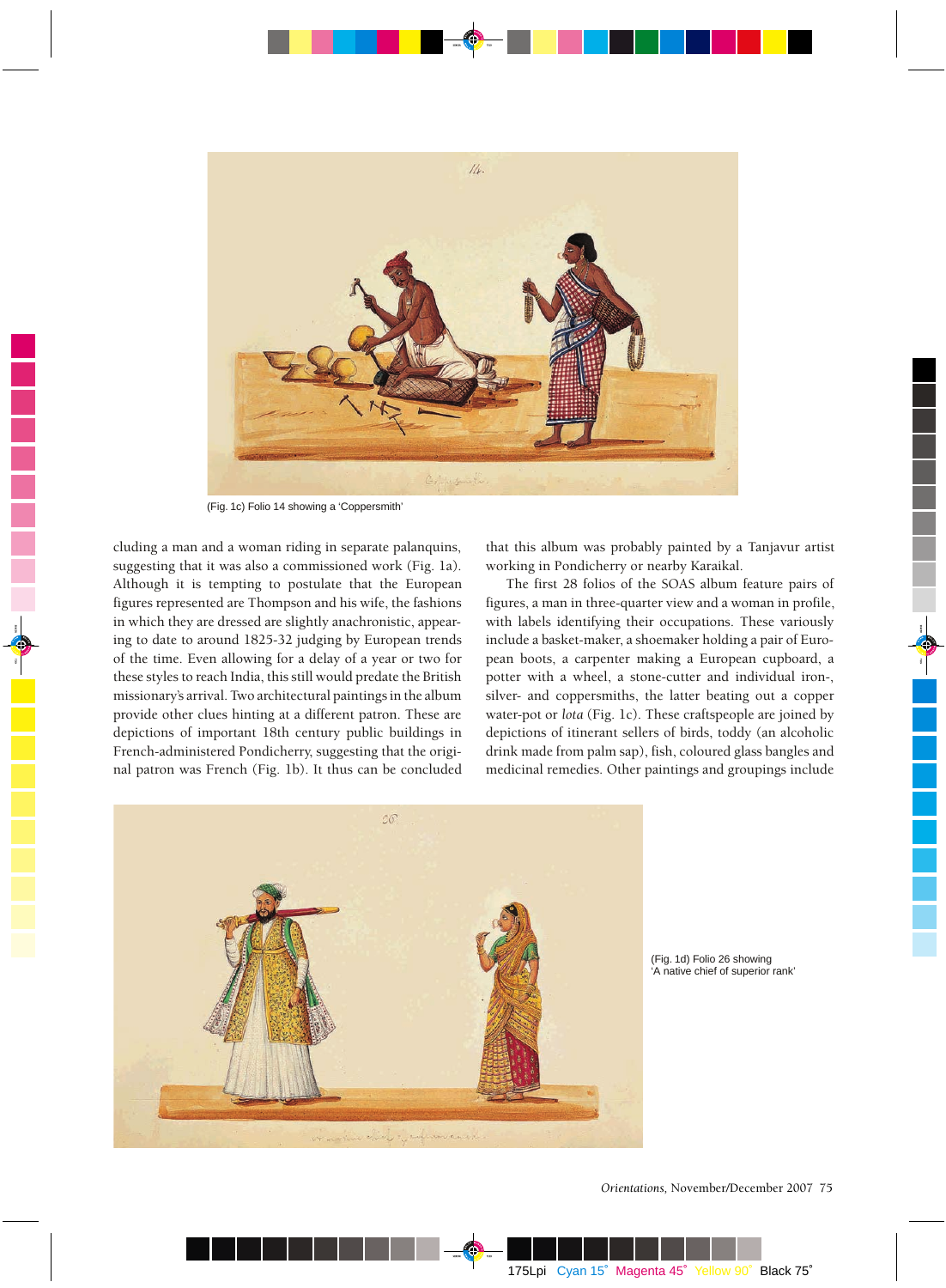depictions of a butcher, barber, clothes-washer, house servants attending to two European girls, a head servant with a parasol, and 'a native chief of superior rank' holding a sheathed sword over his shoulder and wearing a beautiful embroidered coat (Fig. 1d). While the depiction of these anonymous figures is standardized, the artist was clearly intimately familiar with the details of his subjects' occupations. In addition, the varied dress and textiles of southern India are all depicted with great attention to pattern, colour and sartorial codes.

Following these paintings is a series of five folios showing the various stages of a Hindu wedding: the bridegroom on a white horse going to meet his future in-laws; the bride and groom seated underneath a textile awning decorated with banana fronds while Brahmins conduct the ceremony before them and musicians play alongside; and a decorated palanquin for the newly-weds to ride in. Two other folios show scenes from a Hindu funeral: a deceased woman being carried in a procession and prepared for cremation, respectively.

Thile sometimes portrayed as a bastion of Hindu orthodoxy, southern India has always been a region of multiple religious traditions. For example, Islam has been present from at least the 10th century, while Christianity also has roots dating over many centuries – some would argue since the 1st century with the arrival of St Thomas – but more conclusively with the landing of the Portuguese on the South Indian coast after 1500. In the Hindu, Muslim and Christian communities, processions during religious festivals are important public events. Reflecting this tradition, a variety of religious processions is notably depicted in a series of six paintings in the SOAS album. A Muslim procession – which at first appears to be part of a Muharram celebration more

typical of northern India – is understood on close examination to be part of a Sufi festival celebrated at *dargah*s (tombs) in southern India, involving the ceremonial transportation of pots of sandalwood paste to the tomb of a saint (Bayly, p. 143) (Fig. 1e). Four Hindu festival scenes show a rich spectrum of activities. In one, an image of Shiva seated on his bull-mount, Nandi, is carried towards the pyramidal gateway (*gopura*) of a walled temple. Another image shows an alternative form of transport used for deities in addition to the palanquin and animal vehicle (*vahana*): this is the huge wood temple chariot known as a *ratha* or *ter*, on which the deity's image is placed and drawn around the public streets surrounding a temple (Fig. 1f). This ritual normally takes place on a single day in the year, usually after a great annual event such as the marriage festival of a god and goddess. In this scene, five men with standards precede a larger group pulling on ropes to drag the *ratha* along. This is decorated with brightly coloured textiles, hanging garlands and painted model horses, and the deity is attended by two women waving yak-hair fly-whisks (Fig. 1f).

Two other paintings depict fire-walking and hook-swinging, festival events that both fascinated and horrified Europeans of the period. In the first scene, a man steps across a bed of glowing coals before a group of men with Vaishnava caste-marks preparing to do the same, and another group holding a goddess in a palanquin on their shoulders. In the second scene, a crowd watches as a man suspended by hooks through the muscles of his back hangs from a long crossbeam atop a tall pole (known in Tamil as a *cedil*) (Fig. 1g). As is common practice, he scatters flower petals over the crowd of men and women below, conferring blessings upon them, while a group of musicians play. These extreme forms of asceticism, together with the piercing of the tongue or



(Fig. 1e) Folio 29 showing 'A Muhammedan procession'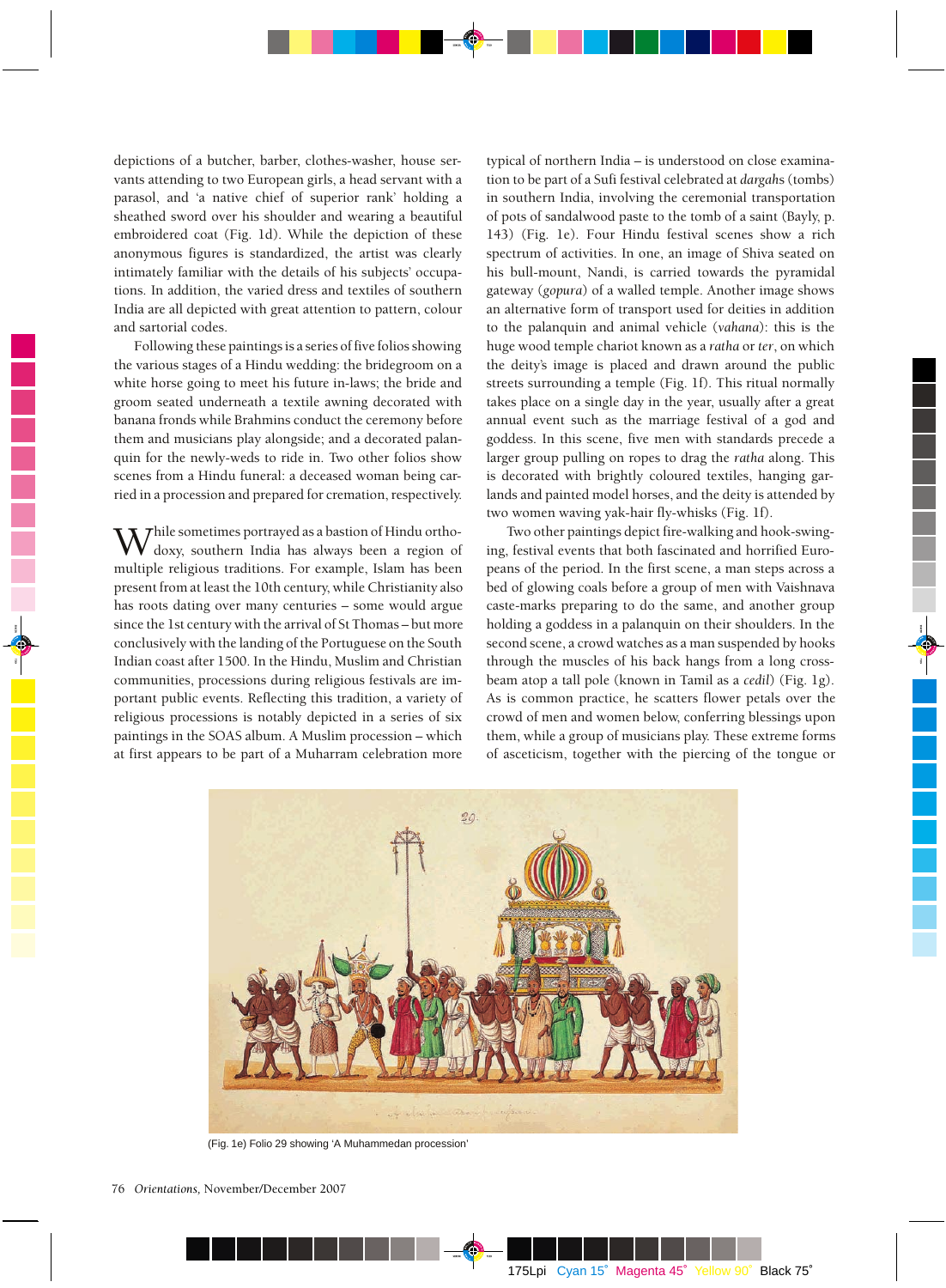

(Fig. 1f) Folio 32 showing 'Drawing an idol car'



(Fig. 1g) Folio 30 showing 'Swinging festival'

cheeks with metal weapons or hooks, are common among lower-caste Tamil communities. They are associated with the worship of powerful local deities such as Murukan, identified with Shiva's son Skanda, and the independent goddess Mariyamman. In the later 19th century, the growing influence of European missionaries and the criticism voiced by the Western-educated Indian elite led to a campaign to ban hook-swinging in eastern and southern India, the main areas where it was practised (Oddie, 1995). Widely disseminated paintings of this practice, such as the one depicted here, contributed to written accounts in the press that led to its attempted suppression.

Late 18th and early 19th century 'Company' painting

albums from South India typically contained schematic depictions of religious buildings featuring site-specific deities in their temples, such as Minakshi at Madurai or Ranganatha at Srirangam, and often accompanied by identifying captions in Tamil or Telugu and English. The SOAS album departs somewhat from this convention in its final three paintings of architectural structures. The first shows a scene in a religious school where a Shaiva man seated on the raised front porch of a traditional Tamil-style house faces eleven smaller male figures, perhaps adolescents, all inscribing palm leaves with a metal stylus – the traditional medium for texts in southern India even after the introduction of paper in the 13th century (Fig. 1h). Hanging from the ceiling